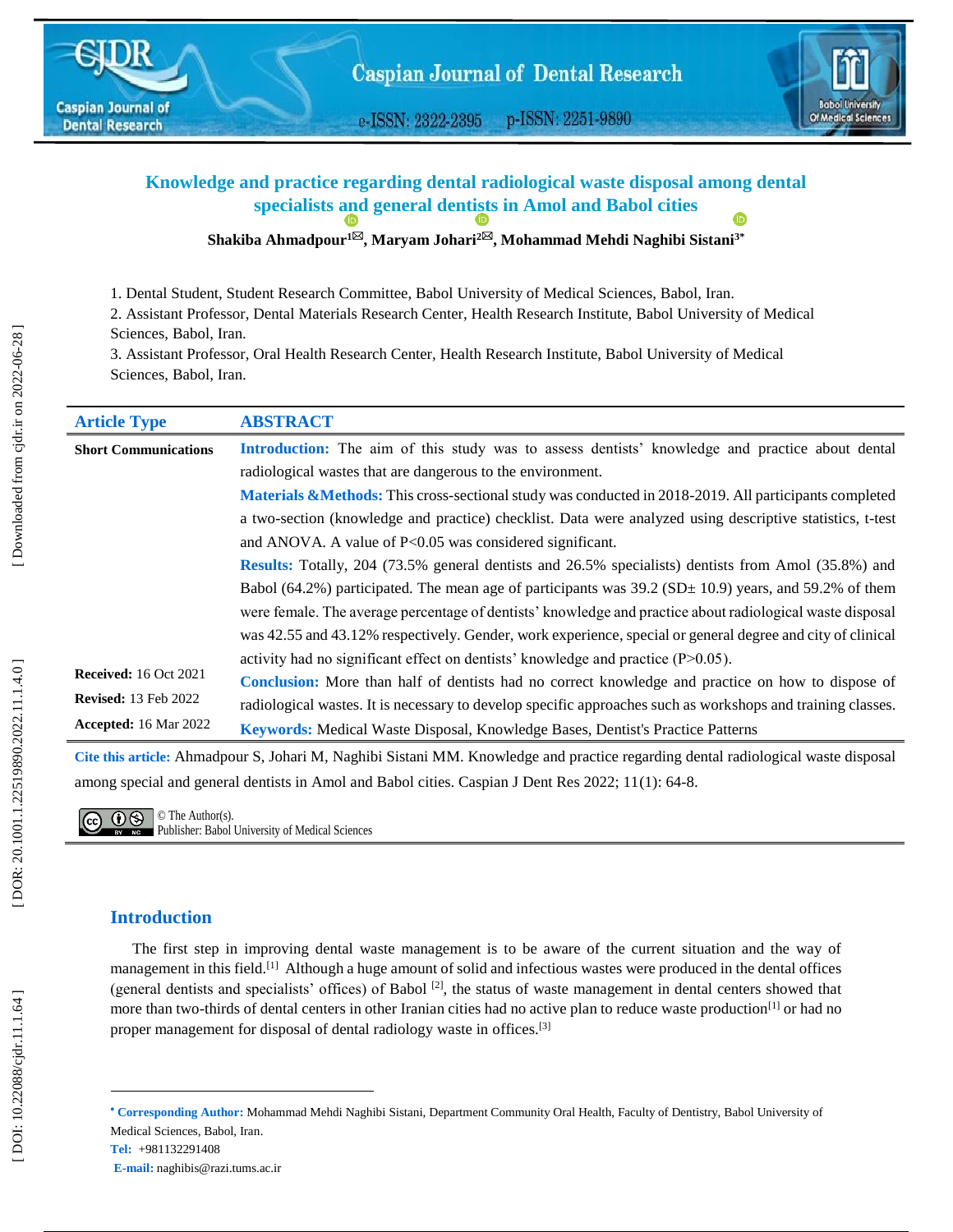Some possible reasons include lack of dentists' knowledge about management and control of medical wastes rules, lack of dentists' interest and efforts for improving the level of knowledge and study of the latest research in toxic substances and compounds in dentistry and their lack of attention to environmental health. [4]

Since, data about dentists' knowledge of recognizing different types of radiologicalal wastes and how to separate, dispose or recycle them in Iran are scarce, the aim of the current study was to assess the knowledge and practice of general dentists and dental specialists about the disposal of dental radiology waste in Amol and Babol and to assess the factors related to this knowledge and practice.

### **Materials &Methods**

This cross -sectional study was conducted on general dentists and dental specialists who worked in Amol and Babol in 2018 -2019. The sample size was measured by

 $\overline{n}$  $=\frac{N(21-\alpha^{2})2\times pq}{Nd2+(Z1-\alpha^{2})2\times pq}$  $N(Z1-\alpha \frac{1}{2})2 \times pq$  $= 201$ , Pwas measured as 0.5. All 204 dentists (131 from Babel and 73 from Amol) completed a two -section checklist. The census method of sampling was used in the present study.

The checklist comprised seven items related to knowledge, six items related to performance on how to dispose of dental radiology residues (used and non-used fixed bath (solution), used and non-used emergence solution, film package stained with blood and saliva, lead sheet inside the envelope radiographic film), and two items about the amount of waste produced in the offices. The relevancy, clarity and necessity of the checklist's items were checked by an expert panel including three radiologists, one endodontist and one epidemiologist before sampling.

For statistical analysis, correct and incorrect answers were scored one and zero, respectively. The overall knowledge score was ranged from 0 to 7, and the practice score was ranged from 0 to 6. Answering more than 70% of the items correctly indicated good knowledge and practice. The association between demographic characteristics of the studied dentists and their knowledge and practice was assessed using independent t -test and ANOVA. A value of P<0.05 was considered significant. All data were analyzed using SPSS 22.

This study was approved by the Ethics Committee of Babol University of Medical Sciences, Babol, Iran with the code of IR.MUBABOL.HRI.REC.1397.162. Participation was voluntary. Moreover, a brochure about the type of radiological wastes and their proper disposal management was provided and gifted to the participants.

#### **Results**

Demographic characteristics of the studied dentists represented that totally, 204 (96 (47.1%)=males, 108 (52.9%)=females) dentists participated in the current study. The mean age of the subjects was 39.2 (SD10.96) years. Dentists consumed 47 films on average per month. In all, 50 (53.8%) dentists used less than half a liter of developer and fixer, 34 (37%) applied between half to one liter of developer and fixer and 8 (8.7%) utilized more than one liter of developer and fixer per month.

Among all, no one answered correctly to all items of knowledge and practice checklist. Five dentists answered all knowledge questions correctly, and one answered all practice questions correctly. The average percentage of dentists' knowledge and practice about radiological waste disposal was 42.55 and 43.12% respectively.

The frequency of dentists' correct answers to the knowledge and practice about dental radiology waste disposal is represented in table 1. In the field of knowledge, the first three questions that had the highest frequency of correct answers were: "what kind of waste is the film package stained with blood and saliva?" (78.9%), what kind of waste is the toxic substance of the fixer solution (53.9%) and what kind of waste is the lead foil inside the film pocket (49%).

While the highest frequency of incorrect answers to the knowledge questions was: the type of waste of used developer solution (84.3%), the type of waste of non -used fixer solution (64.7%) and the type of waste of non -used developer solution (60.8%). In terms of practice, the first two questions that had the highest frequency of correct answers were: how to dispose of used developer solution (9.85%) and how to dispose of impregnated film pocket and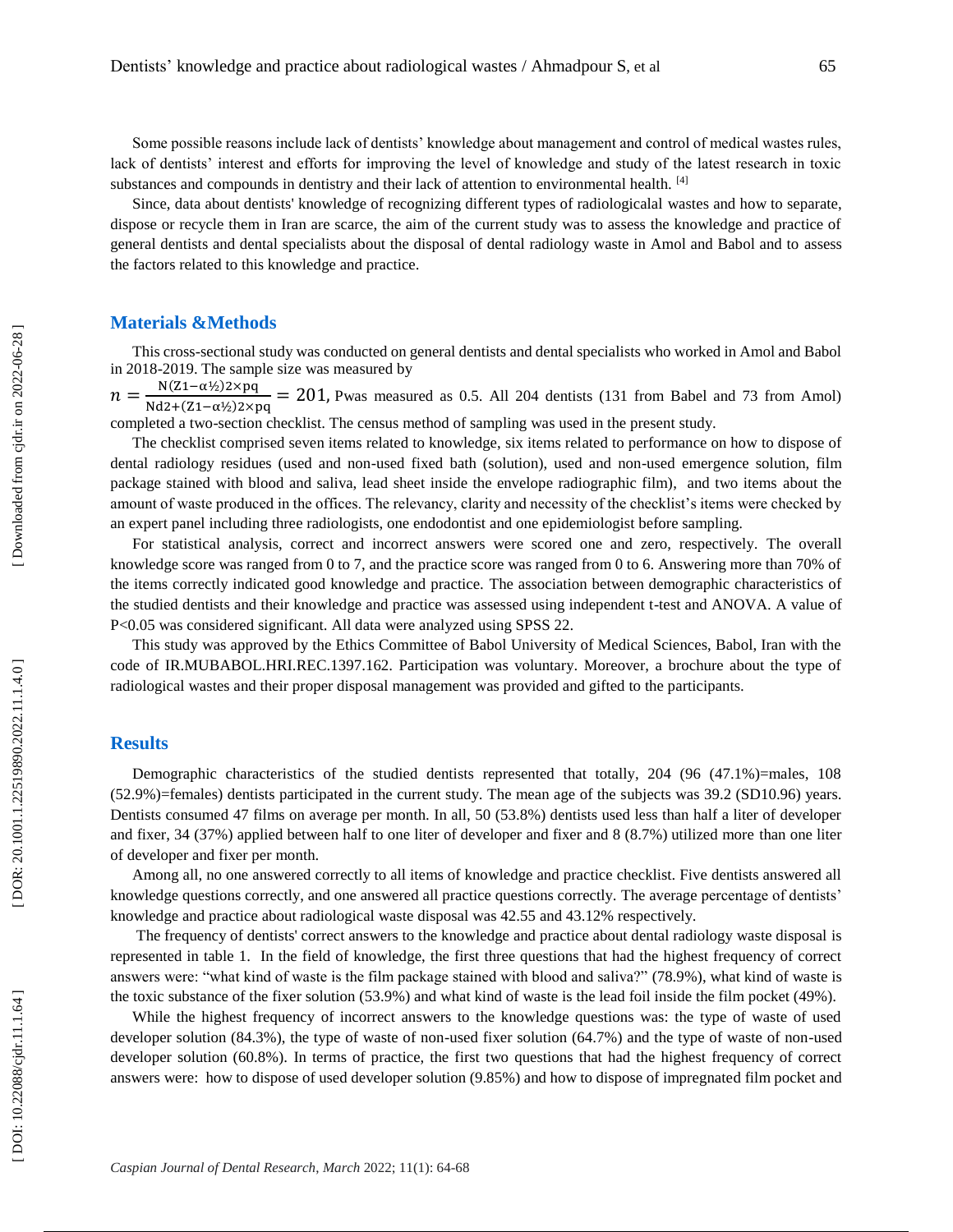bitewing tab with blood and saliva (55.4%). The highest frequency of incorrect answers to practice questions was: how to dispose of used fixer solution (78.3%) and how to dispose of non -used developer solution (77.2%).

There was no statistically significant relationship between knowledge and radiologicalal waste management practice score with gender, work experience, professional degree and city of clinical activity ( $P > 0.05$ ).

**Table 1. Frequency of dentists' correct answers to both knowledge and practice of how to dispose of radiological waste (n=204)**

|                | <b>Knowledge questions</b>                                                       | <b>Correct</b>    | <b>Incorrect</b>  |
|----------------|----------------------------------------------------------------------------------|-------------------|-------------------|
|                |                                                                                  | Frequency $(\% )$ | Frequency $(\% )$ |
| -1             | What kind of waste is the used developer?                                        | 32(15/7%)         | 172(84.3%)        |
| 2              | What kind of waste is the unused developer?                                      | 80(29%)           | $124(60.8\%)$     |
| 3              | What kind of waste is the used fixer?                                            | 93(45.65)         | 111(54.4%)        |
| 4              | What kind of waste is the unused fixer?                                          | 72(35.3%)         | 132(64.7)         |
| $\overline{5}$ | What is the type of toxic substance in the fixer?                                | 110(53.3%)        | $94(46.1\%)$      |
| 6              | What kind of waste is the film package stained with blood and saliva?            | 161(78.9%)        | $43(21.1\%)$      |
| 7              | What kind of waste is the lead sheet inside the radiographical film<br>envelope? | 100(49%)          | 104(51%)          |
|                |                                                                                  |                   |                   |
|                | Practice questions                                                               | <b>Correct</b>    | <b>Incorrect</b>  |
|                |                                                                                  | Frequency $(\% )$ | Frequency $(\% )$ |
| 8              | How do you dispose of the used developer in your office?                         | 175(85.9%)        | 29(14.1%)         |
| 9              | How do you dispose of the used developer in your office?                         | 47(22.8%)         | 157(77.2%)        |
| 10             | How do you dispose of the used fixer in your office?                             | 45(21.7%)         | 159(78.3%)        |
| -11            | How do you dispose of the unused fixer in your office?                           | 51(25%)           | 153(75%)          |
| 12             | How do you dispose of the film package stained with blood and Saliva in          | 113(55.4%)        | 91(44.6%)         |
|                | your office?                                                                     |                   |                   |

## **Discussion**

The results of the present study suggested that more than half of the studied dentists had improper knowledge and practice in the field of radiological waste disposal. Dentists had the least knowledge in identifying the type of developer and fixer waste. Moreover, more than two -thirds of dentists had no necessary knowledge about the correct disposal of developers and fixers in the office.

Similarly, half of the dentists in Bandar Abbas threw lead foils in the trash and dumped solutions of radiology film preparation directly into urban sewage. [5] In addition, the results of Danaei et al.'s study in Shiraz demonstrated that in terms of knowledge level, less than half of dentists considered radiological waste as household waste, and almost half of them did not consider radiological waste as hazardous waste, representing the low level of knowledge of dentists.<sup>[6]</sup>

The results of a study conducted in Sao lui, Brazil revealed that almost all dentists believed that radiological waste could harm the environment, while less than half of them disposed of these wastes properly.[7] The Health and Medical Waste Management Committee of Sao luis had prepared advertising posters on the dangers of medical waste and installed them in dental clinics. This shows the tremendous impact of education on dentists' positive attitudes toward waste management. However, improper practice results indicate the lack of necessary instructions and rules in the field of radiological waste disposal.<sup>[7]</sup>

Similar to our findings, a review of oral radiology safety standards among dentists in several cities in Iran illustrated that there was no difference between the practice of dental specialists and general dentists in the field of radiological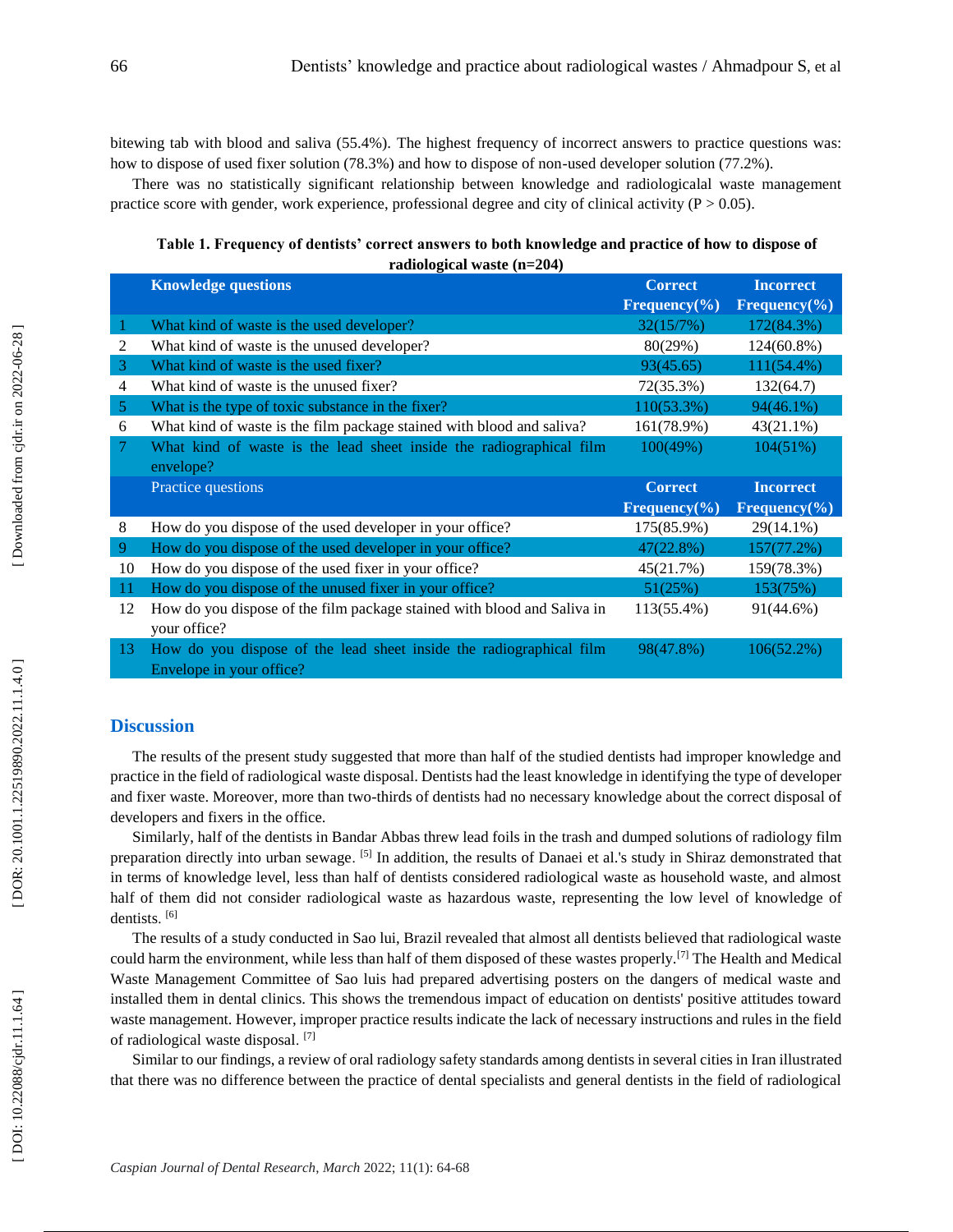waste disposal. In general, out of one thousand cases, only three percent of dentists had the correct practice in the field of radiological waste disposal. [8]

Although participating actively in reeducation courses for women dentists  $[9]$ , less experienced dentists as well as specialized dentists <sup>[10]</sup> is effective, dental waste management courses are not held regularly for Iranian dentists, and the reeducation courses that have been held so far in Amol and Babol have not addressed such an issue, unfortunately.

The health sector should monitor dental offices and clinics regularly and provide information on the proper management of waste disposal using reeducation programs. Furthermore, it is necessary to pay more attention to the dental wastes in the environment and include this issue in the dentistry curriculum.

# **Conclusion**

The results of the present study showed that more than half of dentists regardless of their specialty, gender, job experience and office city had no correct knowledge and practice in radiological waste disposal . Dentists suggested the least knowledge in identifying the type of developer and fixer waste and had the worst practice on how to dispose of developer and fixer wastes in the office .

## **Acknowledgment s**

The authors gratefully acknowledge Hemmat Gholinia for analyzing the collected data and all persons who participated in this study.

## **Funding**

This study was a research project (Grant no: 9706273), supported and funded by Babol University of Medical Sciences.

## **Conflicts of Interest**

We declare no conflict of interest.

# **Authors' Contribution**

The study was designed by Mohammad Mehdi Naghibi Sistani, Shakiba Ahmadpour and Maryam Johari. The study data were collected by Shakiba Ahmadpour. Analysis and interpretation of data were performed by Mohammad Mehdi Naghibi Sistani. The article was written by Mohammad Mehdi Naghibi Sistani, Shakiba Ahmadpour and Maryam Johari. Study supervision was conducted by Mohammad Mehdi Naghibi Sistani.

#### **References**

1. Pakfetrat A, Irani M, Hadizadeh -talasaz Z. Dental waste, medical waste, waste management, dental offices, review. Navid No, 2018; 21: 66 -76.[ In Persian]

2. Amouei A, Faraji H, Khosravi Samani A, Khosravi Samani M. Quantity and quality of solid wastes produced in dental offices of babol city. Caspian J Dent Res 2016;5:44-9.

3. Zazouli MA, Ehsan R, Barafrashtehpour M. Assessment of dental waste production rate and management in Sari city, Iran. J Adv Environ Health Res 2014;2:120 -5.

4. Bindra S, Mehrotra N,Chaudhry K, Nagpal K . A Study on Management of Dental Health Care Waste: Hyderabad Experience. IOSR J Dent Med Sci 2015;14:98-102.